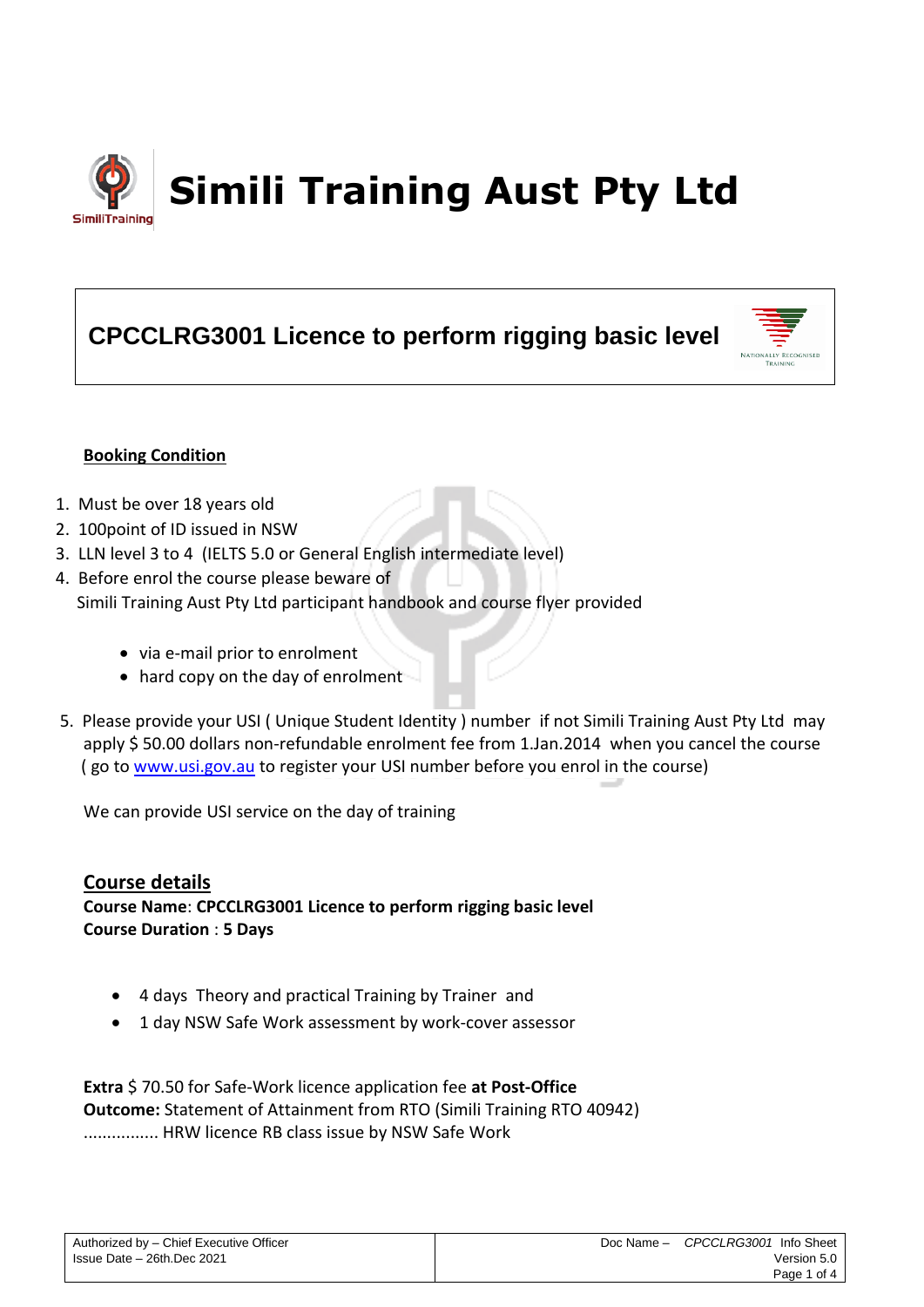## **RB Course Content**

This unit specifies the skills and knowledge required to **safely perform basic rigging work.**

Riggers use mechanical load shifting equipment and associated gear to move, place or secure loads, including plant, equipment or members of a structure. Riggers ensure the stability of those members and set up and dismantle hoists.

This unit applies to rigging work involving:

- structural steel erection
- hoists
- pre-cast concrete members of a structure
- safety nets and static lines
- mast climbing work platforms
- perimeter safety screens and shutters
- cantilevered crane loading platforms.

Rigging work is undertaken in construction and other industries where load shifting equipment is used to move, place or secure loads.

Completion of the general construction induction training program, specified in the Safe Work Australia model *Code of Practice: Construction Work*, is required by anyone carrying out construction work. Achievement of CPCCWHS1001 *Prepare to work safely in the construction industry* meets this requirement.

## **Under the HRW RB licence course training and assessment**

Our HRW Rigging Basic licence course is designed to give trainees a wide range of knowledge and skills that will enable them to work as a entry level Rigger in the civil construction, building, mining and transport fields.

Competence in **this unit does not in itself result in a licence**. A licence is obtained after competence is assessed under applicable Commonwealth, state or territory work health and safety (WHS) regulations. **Pass the final HRW RB licence test and Lodge the HRW RB licence at Post office within 60 days of issued from the Assessor.**

On completion, participants will have the knowledge and skill to work safely and productively in their chosen industry.

#### **On training day**

- Please Must bring photo ID and Medicare ( **eg Driver license ,photo Id card.**
- **PPE** : Safety shoes, Hard Hat, Hi-vis vest
- **Event of Raining** : Rain Coat required for Practical training and Assessment
- If you have any RPL reference ( eg: previous licence, Statement of attainment , log-book ..)
- Your own lunch if not, can purchase from takeaway shop around corner.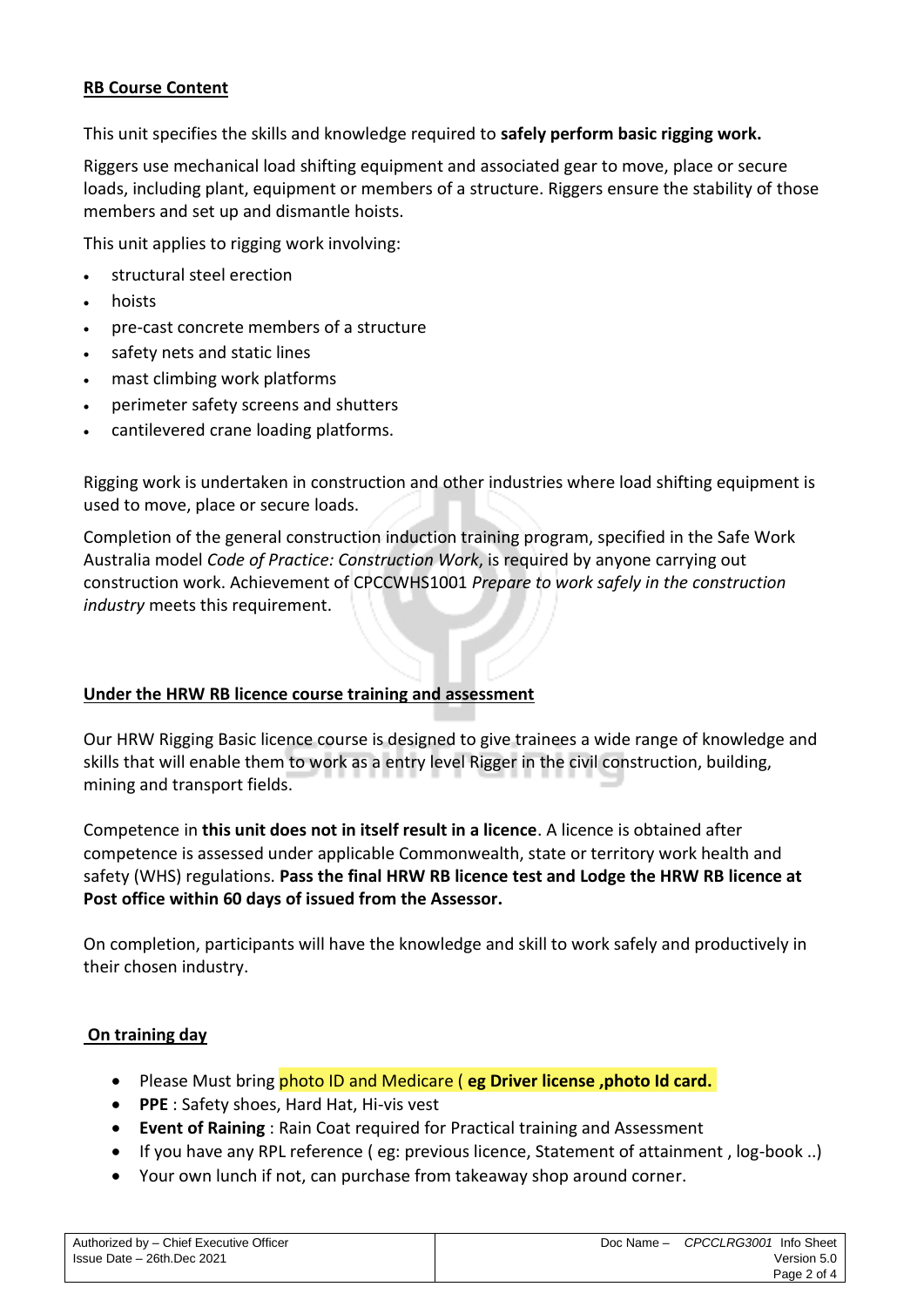### **Fees and Charges:**

- Cost: refers to your invoice. Duration is 5 days to complete. Payment is to be paid in full before course commencement
- It includes theory and practical components. The closed book written exam contains mathematic calculations and will require student to possess reasonable written English.
- In this course, you are **allowed one assessment only**. If **additional re-assessment** is required then it will incur **additional charge of \$250.** No extra charges apply if extra training is required.
- This course is a Licence upgrade course hence **does not incur GST**. If training only is being conducted without licence upgrade then it will attract GST.

## **Our Fee and Refund policy is:**

- Participants pay 10% of course fee upon/deposit enrolment of a course of study.
- A 100% refund of any monies paid prior to commencement of any course may be claimed if a request is received in writing 7 days prior to course commencement.
- If you cancel your booking with less than 7 days' notice, you will forfeit your course fee.
- The term "commencement" is refers to the first program attended by the client.
- Once we receive written cancellation from a client. All refund will be paid within 7 days.
- Non-attendance will incur a 10% fee. Where circumstances warrant, an agreement may be made with the CEO of Simili Training Pty Ltd for a reduced fee to be paid.
- If a client commences a course, **but does not complete the course**, the **full course fee is still payable**. Where circumstances warrant, an agreement may be made with the CEO of Simili Training Pty Ltd for a reduced fee to be paid.
- All students should be **completed the course within three (3) months from the date of enrolment**. Unless an agreement is made with the CEO of Simili Training Pty Ltd for an extension or exception.
- Should a participant require a replacement Statement of Attainment, they will need to provide suitable evidence of their identification (normally photo ID) and pay the fee of \$55.00 (inc GST).

## **We accept:**

- Electronic Funds Transfer (EFT)
- Cheque
- Credit Card / EPTPOS
- Cash